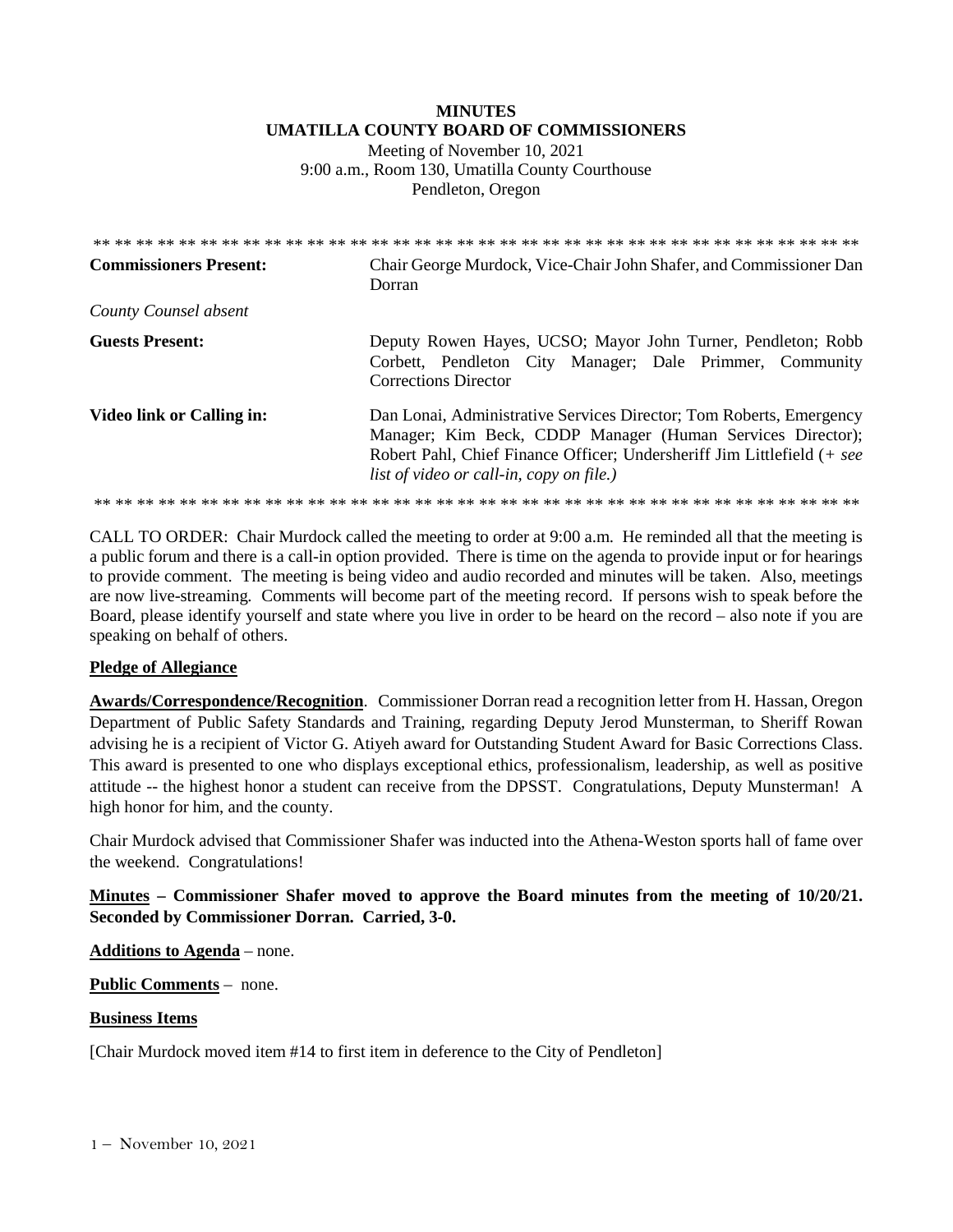1. City of Pendleton Agreement. Presented by Commissioner Murdock. The purpose of this action is for development of an agreement between the county and city regarding creation of a revolving loan fund for economic development; initially funds would be used to develop property near the Red Lion. He met with city council the night before. The program would come from funds approved in the county's general fund for economic development in the amount of \$2 million for the specific use of new projects – not existing projects. Authorization is sought to approve this fund. Commissioner Shafer asked to clarify if this would be a one-time action. Agreed by Chair Murdock. **Commissioner Shafer moved to approve establishing a revolving loan fund of \$2 million in agreement with the City of Pendleton and sign an agreement accordingly. Seconded by Commissioner Dorran, with comments.** He felt this is a great project and the city is very deserving; he supports the project, but without an agreement to review he is hesitant to take any official action. He then asked to table the action. He wants to see the agreement; he can't move forward at this time. Chair Murdock advised he wouldn't vote to table. **Chair Murdock moved to go forward with approving the action as outlined. Commissioner Shafer seconded. Carried 2-1 (Commissioner Dorran voting no).** Chair Murdock noted that county counsel, Doug Olsen, is out of the office until 11/29. He will follow-up with him upon his return.

Mayor Turner addressed the Board. Funds would be used for infrastructure in developing housing. Of the 12 largest employers in Pendleton, 500 jobs are open, but the city doesn't have affordable housing. A project has been in the making for several years. Robb Corbett, City Manager, added he respected Commissioner Dorran's position. He echoes the mayor's comments regarding importance of the project. Commissioner Shafer agreed many opportunities are lost without housing. Mr. Corbett added that is a consistent comment for many opportunities. Pendleton's economic future depends on it.

- 2. Elections Payable Maintenance. Dan Lonai, Administrative Services Director, presented. A payable is before the Board for approval. This payable is for maintenance with voter registration system with the state. \$7,776 is budgeted to pay to Oregon Centralized Voter Registration system for Umatilla County's share. It has been the same amount each year. A caveat is the state is in the process of purchasing a new system, so next year or one after that, it may change (increase). **Commissioner Dorran moved to approve the payable to the Secretary of State as outlined. Seconded by Commissioner Shafer. Carried, 3-0.**
- 3. Elections Payable Envelopes. Mr. Lonai presented. This payable submitted for Board approval is for secrecy sleeves for ballots. \$5,245 is budgeted. **Commissioner Shafer moved to approve the payable. Seconded by Commissioner Dorran.** With comment: regarding after-hours tours in elections area – incredible comments/compliments by folks who toured the courthouse in the last two weeks. Is there plan for more formal storage for administrative things? i.e. envelopes -- he clarified this is about raw envelopes stored until election. Mr. Lonai advised that most envelopes are stored at a secure facility off site; ballots are printed at another facility then they go for stuffing with direct shipment to a post office. The reason for this was to cut down errors of hand-stuffing (inserting, and ballots into envelopes). Elections has a small stockpile of envelopes here, mainly for change of address or those who didn't receive envelopes for whatever reason. **Carried, 3-0.**
- 4. Guardian Care Center Boiler Contract. A contract for replacement of the boiler at the Guardian Care facility is before the Board for consideration. Upon issuing an invitation to bid for replacement of the boiler, two bids were received. Staff recommends going with the lower bid: Apollo Heating & Air in the amount of \$35,575. **Commissioner Dorran moved to approve and award the contract to Apollo Heating & Air for the Guardian Care Center boiler. Seconded by Commissioner Shafer. Carried, 3-0.**
- 5. CDDP Hourly Position. Kim Beck, Human Services Director (and CDDP Manager). Approved is sought for continuing employment for a person to work more than 10 hours/week for the remainder of the year in the CDDP. The individual handles licensing for some facilities, and is in the process of training a successor. **Commissioner Shafer moved to approve continuing employment at 10 hours/week through 12/31/21.**

<sup>2 –</sup> November 10, 2021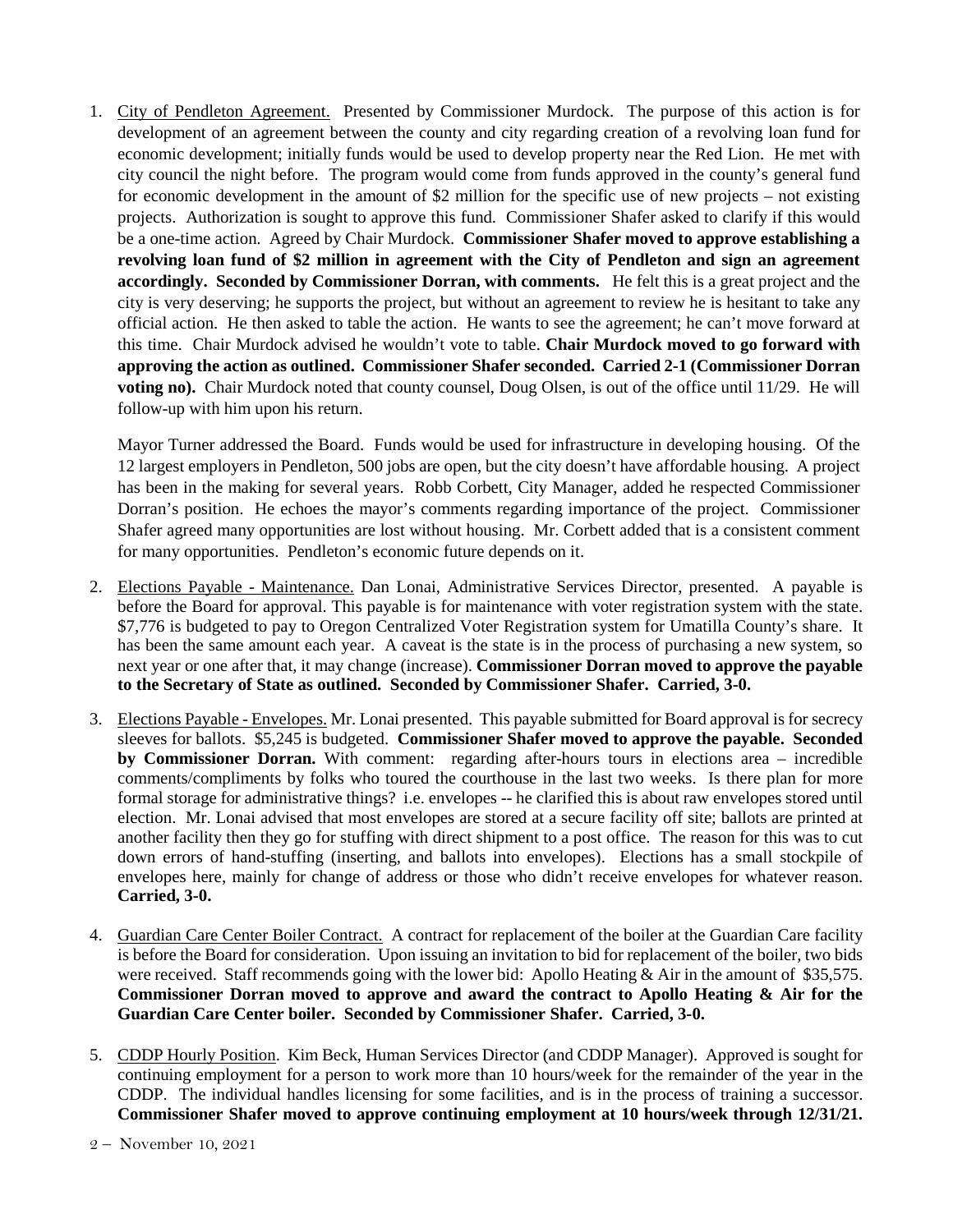**Seconded by Commissioner Dorran.** Question regarding pay? Ms. Beck advised pay would be at the same hourly rate as current salary. **Carried, 3-0.**

- 6. Emergency Management Conference Contract. Presented by Tom Roberts, Emergency Manager. Approval is sought for authorization to update teleconference system at the emergency operations center. Mr. Roberts commented on history of connection, and that for recent emergency event, audio was not sufficient. He communicated with IT (Riley Wortman) who worked with UniTech to test the operations center with a system to see if it would work. It was very successful. Over the last year at the justice center, there has been testing a "whole room" teleconferencing and VTC system (installed by Uni-Tech), first in the emergency operations center and later into the larger media room. The system/set up worked well in both locations. Request is made to spend \$18,895 as quoted to retain the system and complete installation in both rooms. A State Homeland Security Program grant through Oregon Emergency Management was awarded up to \$20,000 with zero match requirement. **Commissioner Dorran moved to approve contract with Uni-Tech Communications as outlined with authorization not to exceed \$18,895. Commissioner Shafer seconded. Carried, 3-0.**
- 7. Emergency Management Study Request for Proposals. (Commodity Flow Study). Presented by Mr. Roberts. This is mainly an extension due to delay in 2020 by COVID. Approval is sought to issue an request for proposals for services under last year's Hazardous Mitigation Emergency Plan grant through the State Fire Marshal's Office. Award amount was \$26,040 total and was to conduct a commodity flow study in the county. Due to COVID restrictions, the project could not be done before the end of the grant agreement period. Extension has been given until 9/2/22 to complete. There is a match requirement (soft match) of \$6,510. **Commissioner Shafer moved to approve the issuance of a request for proposals as outlined, not to exceed \$26,040 including soft match. Commissioner Dorran seconded. Carried, 3-0.**
- 8. Emergency Management Exercise Request for Proposals. Presented by Mr. Roberts. This is another extension due to delay by COVID in 2020. Request is made to issue a request for proposals for tabletop exercises funded from last year's HMEP grant through the State Fire Marshal's Office. The award amount is \$10,000 total to conduct two tabletop hazardous materials emergency response exercises in the county. As with the prior item, due to COVID restrictions before the end of the original agreement, an extension has been allowed until 6/1/22 to complete the project. There is a grant match requirement (soft match) of \$2,550.00. Commissioner Dorran asked if he anticipated doing these exercises in 2022? Mr. Roberts advised they will need to be a fast turnaround due to funding stream requirements by the state. Commissioner Dorran requested he contact the Finance office and the Commissioners by May 2022 if he feels the exercises are unable to be finished by June, 2022. **Commissioner Dorran moved to approve the issuance of a request for proposals as outlined, not to exceed \$10,000 and soft match, and to be completed by the end of FY22. Commissioner Shafer seconded. Carried, 3-0.**
- 9. Emergency Management Snow Machines Purchase. Presented by Mr. Roberts. Authorization is requested to purchase two Ski-Doo Summit Edge snow machines at the quoted total cost of \$31,448. Phase 2 of the SHSP grant is for off-road/trail ability in conjunction with larger Polaris UTV purchased in phase 1. The grant award was for \$27,418 (no match requirement). The price increase is \$4,030. Cost offset may be available should the other SHSP grant project come in under budget. There would be potential of state reimbursement – with their agreement. This would be a single source purchase. Undersheriff Littlefield (on-line) added this will replace old machines that don't meet needs for access in rescues. In addition to grant funds, the Sheriff's Office receives \$10,000 from the Sheriff's Snowmobile Association. He thanked Mr. Roberts for getting the grants for the purpose of Sheriff's Office programs. Senior Deputy Hayes runs the snowmobile program. For critical injury events rescue up-to-date machines are needed. The reliability is not there at this time. **Commissioner Shafer moved to approve the expenditure of \$31,448.00, using the Emergency**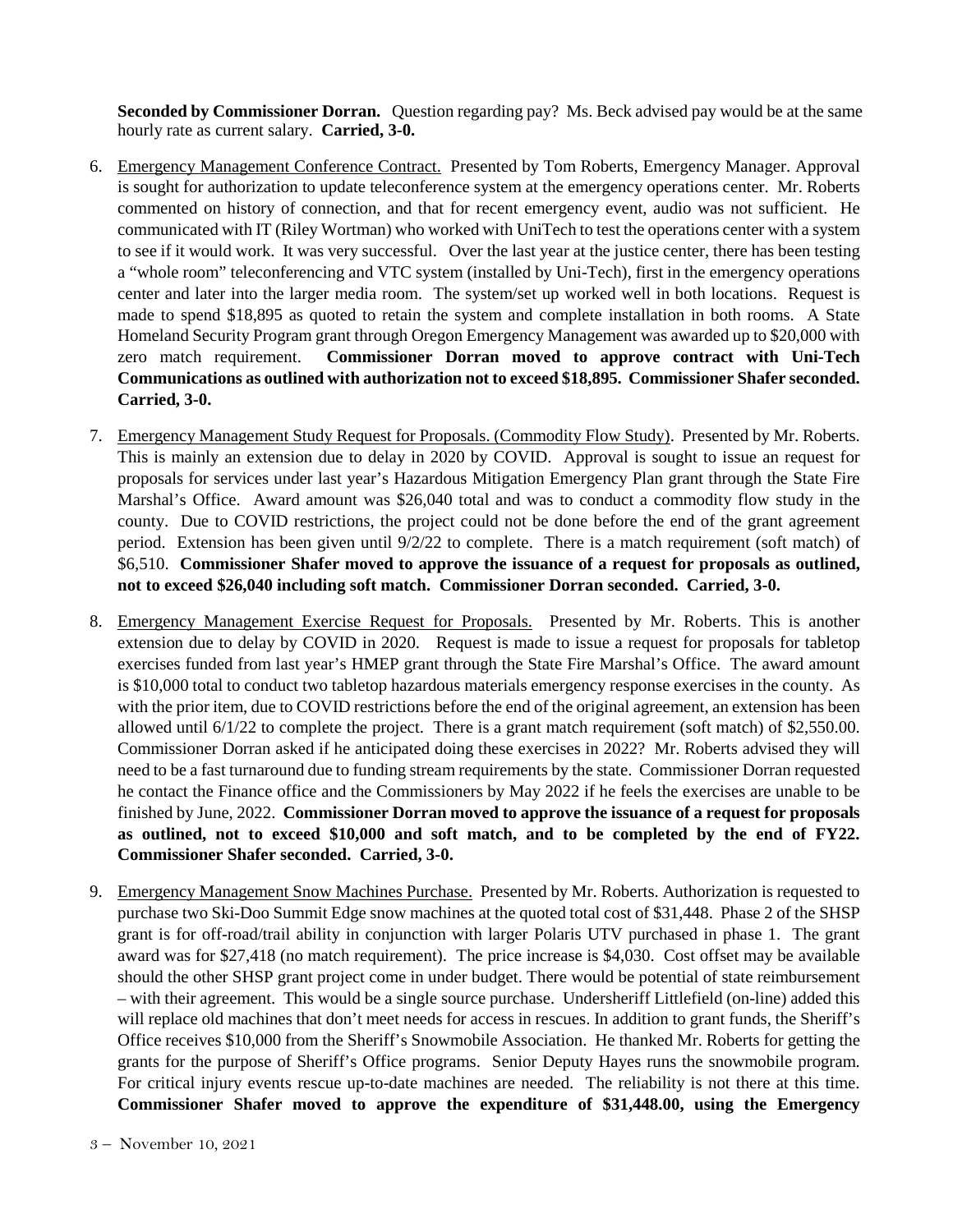**Management grant, with any shortage to be funded through the snowmobile grant fund (not impacting the general fund budget). Commissioner Dorran seconded. Carried, 3-0.**

- 10. Vehicle Purchases. Presented by Robert Pahl, Chief Finance Officer. Authorization is sought to purchase up to 30 vehicles through the Enterprise Fleet Management program. This includes up to 15 Ford Escape models, and 15 Jeep Compass models. This would allow the county to maximize return on sale of vehicles and update the fleet. Funding is available through the Fleet Management Fund. This will continue to update vehicles and sell old vehicles and will also allow turn-around more quickly to retain resale value. **Commissioner Shafer moved to approve the purchase as outlined and authorize signing the documents. Seconded by Commissioner Dorran. Carried 3-0.**
- 11. Harris Park Bridge. Presented by Commissioner Dorran for Tom Fellows, Public Works Director (out today). The county issued a request for proposals for the purchase of a prefabricated modular steel vehicular bridge to replace the old one near Harris Park that was damaged in the 2020 flooding (a temporary (wooden) bridge was put in place soon thereafter). Two proposals were received. The recommendation is to award the contract to the lowest proposal from True North Steel Bridge in the amount of \$239,361. It is hoped to get this bridge in the coming spring. **Commissioner Dorran moved to approve and to award the contract to True North Steel Bridge. Seconded by Commissioner Shafer. Carried 3-0.**
- 12. Bridge Replacement Request for Proposals. Presented by Commissioner Doran. Authorization is sought to issue a request for proposals to purchase a prefabricated modular steel vehicular bridge to replace the old one on Mac Hoke Road (commonly known as Nolan Bridge) that was damaged in the 2020 flooding. Funding has not been identified yet. We must get an RFP done as soon as possible. Today's request is to get the process going and get hard numbers to get in line for replacement ASAP with permitting requirements. Commissioner Shafer asked where does this fall in line with the Thorn Hollow Bridge? Commissioner Dorran advised the ability to demolish that bridge was missed during the fish window this year. With FEMA discussion, it may be allowed under an emergency to do the work this winter. There was delay due to permitting and federal regulations. Also, the Tribe has a thorough review of permits. Both added to the delay. **Commissioner Dorran moved to authorize the RFP as outlined. Seconded by Commissioner Shafer.** Mr. Pahl, for clarification, asked what does the bridge need to be when we are done? Commissioner Dorran advised Anderson-Perry Engineers is in the process of finalizing the designs and priority is in place for all bridges. **Carried 3-0.**
- 13. Collective Bargaining Agreement. Presented by Mr. Pahl for Jennifer Blake, Human Resources Director. He was part of the negotiating team with the Deputy District Attorneys. The county and AFSCME DDA unit have been negotiating a successor agreement to a collective bargaining agreement that expired 6/30/21. Terms have been tentatively approved and the proposed agreement was ratified by the bargaining unit. The Board is requested to ratify the agreement for the county. Changes include a revised salary schedule and cost of living increases of 4% for each year of the three years of the agreement. **Commissioner Shafer moved to ratify and to sign the Collective Bargaining Agreement with AFSCME Local Union 3742-4 through 6/30/24. Seconded by Commissioner Dorran. Carried 3-0.**
- 14. Columbia Rail Project. Presented by Commissioner Dorran. The county been asked to provide a letter of support for a grant application for the Columbia Rail project for rail improvements to add 2,500 feet of new siding track near Spofford and new switches in Milton-Freewater (served by private lease under UPRR). This would be under the 2021 Connect Oregon grant, which is available on a quick turn-around. Today's action is to ratify the support letter for the grant application. **Commissioner Dorran moved to approve a support the letter as outlined. Seconded by Commissioner Shafer. Carried 3-0.**